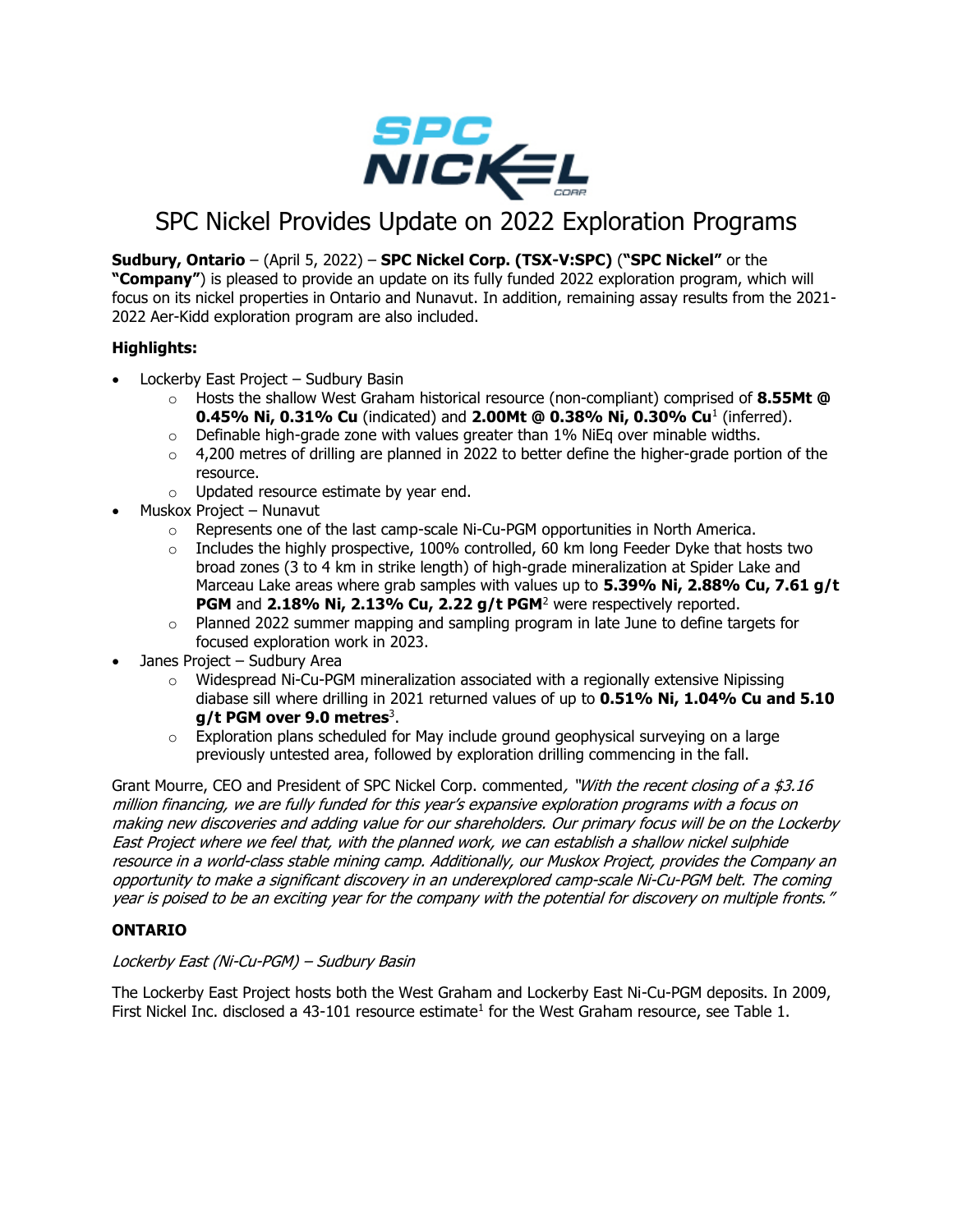Table 1: 2009 West Graham Mineral Resource as stated by First Nickel Inc.<sup>1</sup>

| Tonnes<br>(000s) | Ni%                       | Cu%  | Co%  | Au g/t                 | Pt g/t | Pd g/t | Ag g/t | $S\%$ |  |  |  |
|------------------|---------------------------|------|------|------------------------|--------|--------|--------|-------|--|--|--|
|                  | <b>Indicated Resource</b> |      |      |                        |        |        |        |       |  |  |  |
| 8,550            | 0.45                      | 0.31 | 0.01 | 0.03                   | 0.07   | 0.02   | 1.91   | 2.43  |  |  |  |
|                  | <b>Inferred Resource</b>  |      |      |                        |        |        |        |       |  |  |  |
| 2.000            | 0.38                      | 0.30 | 0.01 | 0.04                   | 0.09   | 0.03   | 2.11   | 2.15  |  |  |  |
|                  |                           |      |      | <b>Boundary Pillar</b> |        |        |        |       |  |  |  |
| 270              | 0.57                      | 0.33 | 0.02 | 0.02                   | 0.06   | 0.02   | 1.29   | 3.00  |  |  |  |

Note: The Company considers these resource estimates to be historic mineral resources for purposes of NI 43-101. Neither the Company nor a qualified person on behalf of the Company have done sufficient work to classify the historical estimates as current mineral resources and the Company is not treating such historical estimates as current mineral resources. The Company considers the historic mineral resource estimates to be relevant to an understanding of the West Graham Property but has not done any work to validate the estimates.

Within the broader envelope of blebby to semi-massive sulphides that makes up the West Graham deposit a distinct zone of zone of higher-grade mineralization in excess of 1% NiEq is present. As an example, drill hole WG-26 intersected a broad zone of mineralization grading 0.73% Ni, 0.28% Cu over 71.33 metres<sup>1</sup> (from 56.69 metres) that also hosted a higher-grade section that returned 1.09% Ni,  $0.41\%$  Cu over 39.47 metres<sup>1</sup>.

## **Lockerby East exploration plans for 2022 include:**

- **Approximately 4,200 metres in fourteen holes focused on further defining the highgrade portion of the West Graham deposit.**
- **A borehole geophysical program designed to evaluate the 500 metre "Gap Zone' between the West Graham and Lockerby East deposits.**

## Janes (Ni-Cu-PGM) – Sudbury Area

At the Janes Property located 50 km northeast of Sudbury, the Company completed in 2021, a program of ground geophysics, trenching, mapping, geochemical sampling and diamond drilling to further test and evaluate a series of historic high-grade Ni-Cu-PGM showings. Two areas, called the Trench 1 and Trench 4 zones were mechanically stripped and sampled. Highlights from that work include 0.50% Ni, 1.09% Cu, 3.09 g/t PGM<sup>4</sup> over 22.0 metres at Trench 1 and 0.78% Ni, 0.66% Cu, 5.51 g/t PGM over 6.0 metres at Trench 4. A 650 metre, 16-hole drill program completed at the Trench 1 zone further defined the extent and continuity of the mineralized zone. Highlights included JP-21-001 that intersected 0.51% Ni, 1.04% Cu and 5.10 g/t PGM over 9.0 metres<sup>3</sup>. The objective of the 2022 program is to use the proven toolbox of exploration techniques on the remaining portion of the Janes Property.

## **Janes exploration plans for 2022 include:**

- **Approximately 30 km of line cutting followed by ground geophysical surveys, geological mapping, trenching and geochemical sampling program.**
- **Targets generated from this work will be systematically evaluated as part of a planned 1,000 metre fall drill program.**

# **NUNAVUT**

## Muskox (Ni-Cu-PGM) – Nunavut

In 2021, SPC announce the acquisition<sup>5</sup> of over 45,000 hectares of ground covering a considerable proportion of Muskox Intrusion, located in Nunavut. Additionally, SPC also acquired a large comprehensive database related to the exploration of Muskox Intrusion. The Muskox Intrusion is one of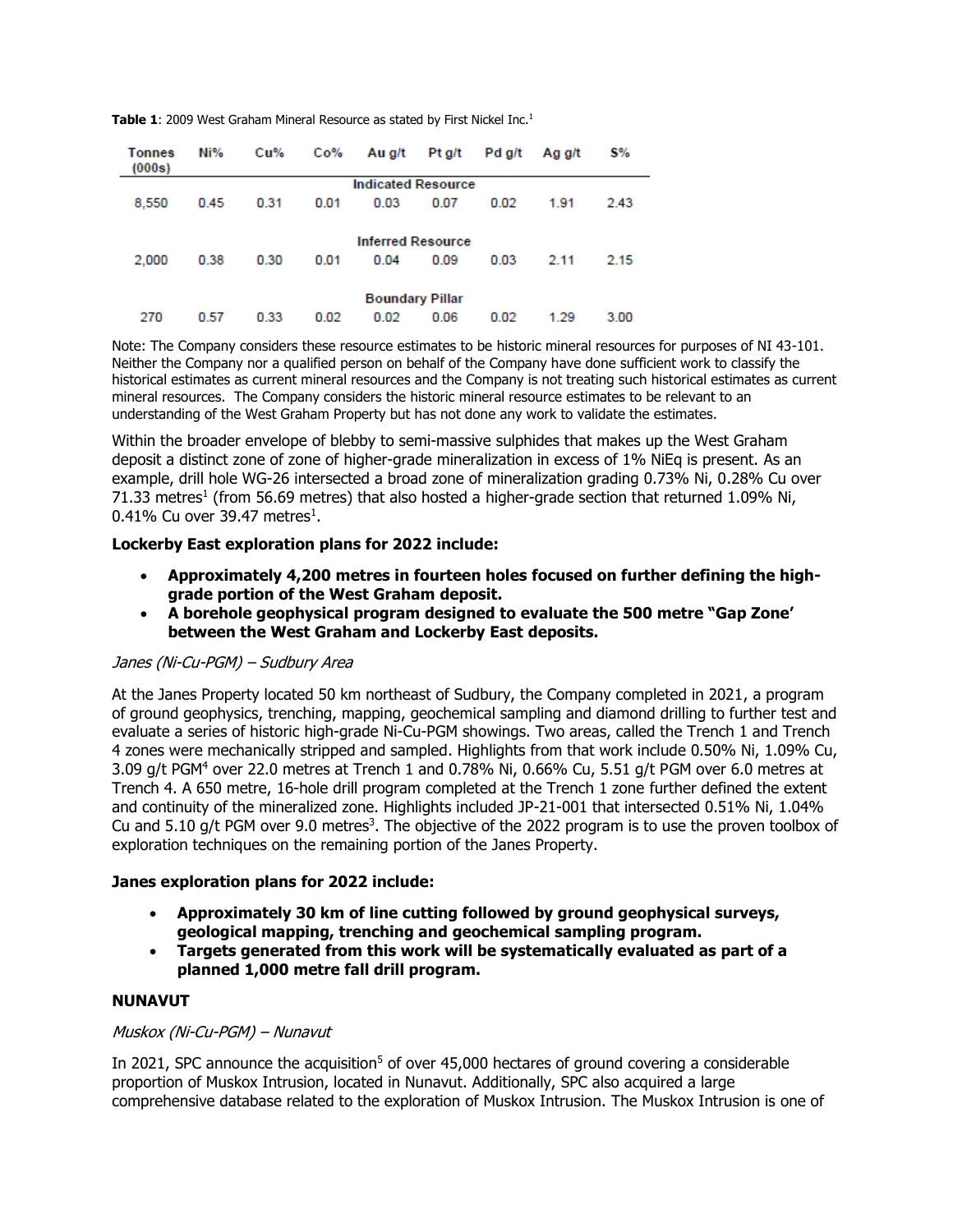the world's largest, layered, mafic/ultramafic igneous complexes and is comparable in size, composition, and interpreted tectonic environment to other mafic/ultramafic intrusions which host major Ni-Cu-PGM deposits, such as Norilsk-Talnakh, Voisey's Bay and Jinchuan. The presence of numerous high-grade sulphide showings within the exposed portion of the Muskox Intrusion indicates that the magmatic processes which are necessary for the formation of Ni-Cu-PGM ores were operational during crystallization of the Muskox Intrusion.

In 2022, SPC provided an update of activities<sup>2</sup> on the Muskox Property that included historic assay results contained within the recently acquired Muskox database. The results indicated widespread high-grade Ni-Cu-PGM mineralization along the 60 km strike length of the Muskox Feeder Dyke. Two broad zones (3 to 4 km in strike length) of high-grade mineralization were identified at both the Spider Lake and Marceau Lake areas where grab samples with values up to **5.39% Ni, 2.88% Cu, 7.61 g/t PGM** and **2.18% Ni, 2.13% Cu, 2.22 g/t PGM** were respectively reported.

Note that grab samples are selective by nature and values reported may not be representative of mineralized zones.

# **Muskox exploration plans for 2022 include:**

- **Permitting and consultation for the 2022 and 2023 field seasons.**
- **Reprocessing and remodelling of historic ground and airborne geophysical data collected over the Muskox Feeder Dyke.**
- **Continued evaluation of the data contained within the comprehensive Muskox database.**
- **Target generation**
- **Implementation of the 2022 summer mapping and sampling program in late June.**

# Aer-Kidd Drill Results

In March of 2021, the Company announced the start of a 15,050-metre drill program on the Company's Aer-Kidd Project. The program looked to further evaluate the prospective Howland, Robinson and Rosen mineralized trends for Ni-Cu-PGM bearing massive sulphide mineralization. The program was completed in February of 2022 with a total of 14,111 metres drilled in 14 holes. A complete list of assay results from the 2021 program are presented in Table 2. Holes AK-21-037 and AK-21-039 were previously released<sup>6</sup>.

Grant Mourre, CEO and President of SPC Nickel Corp. commented, "We are encouraged by the results from the Aer-Kidd Program which continue to confirm the property's potential to host intervals of highgrade Ni-Cu-PGM mineralization within broad zones of disseminated to blebby sulphides. The work to date has identified several mineralized areas that would benefit from additional drilling as well as prospective portions of the property that remain untested. Given that the Aer-Kidd Property is located between two world class Ni deposits, including the Totten and Victoria Mines, we feel the property remains a very valuable asset for the Company."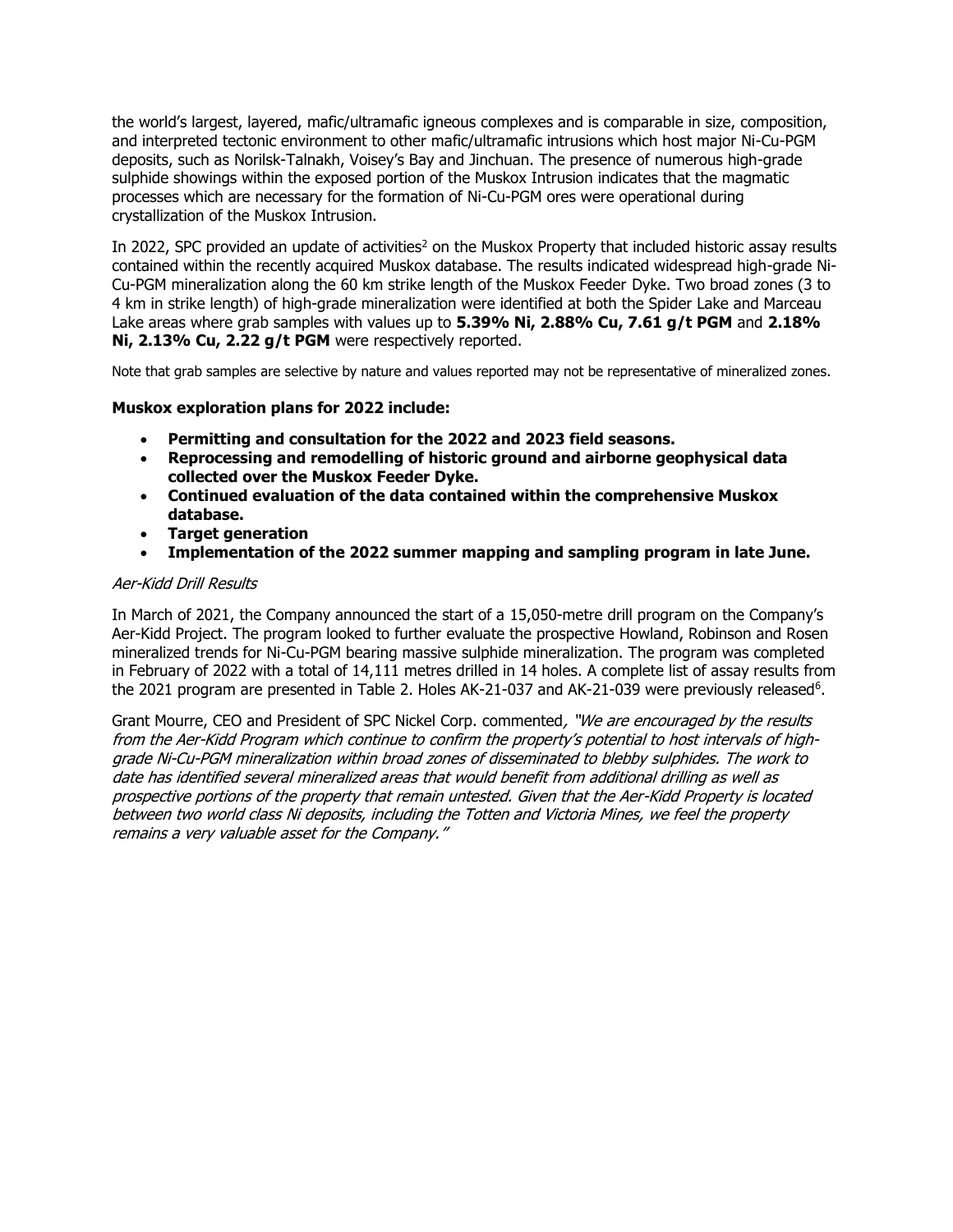|                | <b>INTERVAL</b> |        |        | <b>BASE METALS</b> |      | <b>PRECIOUS METALS</b> |       |             |       |               |  |
|----------------|-----------------|--------|--------|--------------------|------|------------------------|-------|-------------|-------|---------------|--|
| <b>HOLE ID</b> | From (m)        | To     | Length | lNi<br>(%)         | Cu   | Pt                     | Pd    | (g/t)<br>Au | Ag    | <b>3E PGE</b> |  |
|                |                 | (m)    | (m)    |                    | (%)  | (g/t)                  | (g/t) |             | (g/t) | (g/t)         |  |
| AK-21-037      | 340.74          | 342.7  | 1.96   | 0.59               | 0.55 | 0.07                   | 0.06  | 0.06        | 4.79  | 0.19          |  |
| AK-21-039      | 522.37          | 523.00 | 0.63   | 0.38               | 1.34 | 1.00                   | 0.20  | 0.12        | 11.85 | 1.32          |  |
|                | 532.90          | 561.75 | 28.85  | 0.35               | 0.42 | 0.25                   | 0.28  | 0.09        | 3.70  | 0.62          |  |
| including      | 532.90          | 543.53 | 10.63  | 0.40               | 0.50 | 0.29                   | 0.32  | 0.10        | 4.08  | 0.71          |  |
| including      | 532.90          | 534.18 | 1.28   | 0.73               | 1.78 | 0.17                   | 0.03  | 0.10        | 11.38 | 0.30          |  |
| including      | 535.66          | 536.24 | 0.58   | 1.69               | 0.40 | 0.65                   | 0.27  | 0.03        | 4.40  | 0.94          |  |
| including      | 544.43          | 548.40 | 3.97   | 0.53               | 0.66 | 0.39                   | 0.09  | 0.06        | 5.07  | 0.55          |  |
| including      | 546.62          | 548.40 | 1.78   | 1.03               | 1.16 | 0.77                   | 0.10  | 0.11        | 8.92  | 0.98          |  |
| including      | 546.93          | 547.26 | 0.33   | 4.28               | 1.06 | 2.46                   | 0.11  | 0.10        | 8.70  | 2.66          |  |
| including      | 561.03          | 561.75 | 0.72   | 1.98               | 0.69 | 0.29                   | 2.38  | 0.48        | 9.50  | 3.16          |  |
| AK-21-040      | 428.73          | 429.10 | 0.37   | 1.59               | 0.26 | 2.09                   | 4.03  | 0.12        | 5.60  | 6.24          |  |
|                | 432.66          | 433.49 | 0.83   | 0.51               | 1.20 | 0.20                   | 1.73  | 0.09        | 8.70  | 2.02          |  |
| AK-21-041      | 426.00          | 427.04 | 1.04   | 0.15               | 1.11 | 2.76                   | 1.48  | 0.76        | 11.10 | 5.00          |  |
|                | 428.36          | 429.14 | 0.78   | 2.72               | 0.95 | 1.66                   | 5.42  | 0.83        | 10.40 | 7.91          |  |
| AK-21-042      | 876.46          | 877.00 | 0.54   | 1.18               | 0.44 | 0.81                   | 0.41  | 0.03        | 2.90  | 1.25          |  |
| AK-21-043      | 842.00          | 842.50 | 0.50   | 1.10               | 0.14 | 0.48                   | 0.12  | 0.02        | 1.30  | 0.61          |  |
| AK-21-046      | 720.34          | 720.70 | 0.36   | 2.44               | 0.10 | 0.15                   | 0.32  | 0.03        | 0.80  | 0.49          |  |
|                | 758.85          | 767.30 | 8.45   | 0.31               | 0.61 | 0.13                   | 0.14  | 0.06        | 3.33  | 0.33          |  |
| including      | 758.85          | 759.25 | 0.40   | 0.21               | 1.19 | 0.25                   | 0.49  | 0.59        | 7.10  | 1.33          |  |
| including      | 760.55          | 760.90 | 0.35   | 0.13               | 2.38 | 0.25                   | 0.07  | 0.03        | 13.10 | 0.35          |  |
| including      | 762.00          | 762.35 | 0.35   | 0.56               | 1.66 | 0.15                   | 0.08  | 0.05        | 8.60  | 0.27          |  |
| including      | 764.47          | 764.77 | 0.30   | 2.46               | 0.34 | 0.07                   | 0.20  | 0.06        | 3.60  | 0.33          |  |
| including      | 766.77          | 767.30 | 0.53   | 0.93               | 3.31 | 0.21                   | 0.69  | 0.07        | 15.90 | 0.97          |  |

**Table 2**: Assays results from drill holes completed during the 2021 program.

Note: 3E PGM represents Pd  $g/t + Pt$  g/t + Au g/t. Note that all drilling intervals are down-hole lengths. True thicknesses cannot be estimated with available information.

## Aer-Kidd Next Steps

Having completed the 2021 program in February, the Company will work towards updating the geological models with all the new drill hole data and work towards developing targets for 2023.

#### **Reference**

- 1. NI 43-101 Report, Scott Wilson Mining, January 15, 2009, First Nickel Inc.; Technical Report on the West Graham Property Conwest Zone Resource Estimate, Graham Township, Ontario, Canada). 1
- 2. Press Release SPC Nickel Corp. dated February 1st , 2022. 2
- 3. Press Release SPC Nickel Corp. dated June 17th, 2021. 3
- 4. Press Release SPC Nickel Corp. dated March 22<sup>nd</sup>, 2021
- 5. Press Release SPC Nickel Corp. dated November 17th, 2021.
- 6. Press Release SPC Nickel Corp. dated June 2nd, 2021.

## **Quality Assurance and Quality Control**

SPC Nickel follows rigorous sampling and analytical protocols that meet or exceed industry standards. Core samples are stored in a secured area until transport in batches to the ALS facility in Sudbury, Ontario, Canada. Sample batches include certified reference materials, blank, and duplicate samples that are then processed under the control of ALS. All samples were analyzed in Vancouver by ALS Chemex. Platinum, palladium, and gold values were determined together using standard lead oxide collection fire assay and ICP-AES finish. Over limits for Pd were determined using fire assay and AAS. Base metal values were determined using sodium peroxide fusion and ICP-AES finish. Silver values were determined using an aqua regia digestions and an AAS finish. A Certified Reference Material (CRM) standard, blank or duplicate is inserted on every 10th sample in the following order: CRM, blank, CRM, duplicate. The cycle repeats every 40 samples, thus ensuring that 10% of samples submitted are control samples.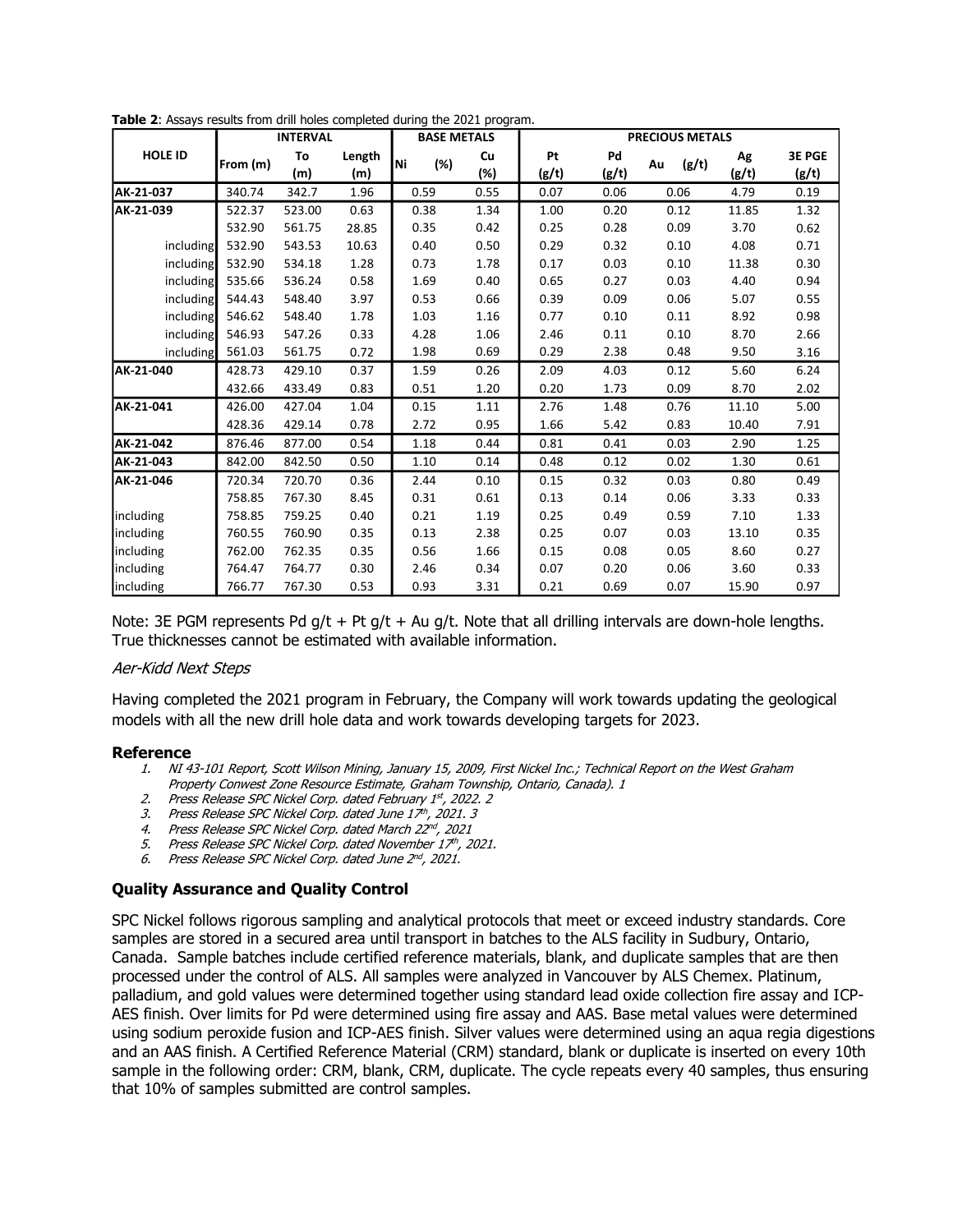## **Qualified Person**

The technical elements of this news release have been approved by Mr. Grant Mourre, P.Geo. (PGO), CEO and President of SPC Nickel Corp. and a Qualified Person under National Instrument 43-101. The historical information shown in this news release was obtained from historical work reports filed by Equinox Resources Ltd., BHP Minerals Canada Ltd and Muskox Minerals Corp. and have not been independently verified by a Qualified Person as defined by NI 43 101.

## **About SPC Nickel Corp.**

SPC Nickel Corp. is a new Canadian public corporation focused on exploring for Ni-Cu-PGMs within the world class Sudbury Mining Camp. The Company is currently exploring its key 100% owned exploration projects Lockerby East and Aer-Kidd both located in the heart of the historic Sudbury Mining Camp and holds an option to acquire 100% interest in the Janes Project located approximately 50 km northeast of Sudbury. In addition, the Company recently acquired over 45,000 hectares covering a considerable proportion of the high prospective Muskox Intrusion, located in Nunavut. Although our focus is on Sudbury, we are an opportunistic company always looking for opportunities to use our skills to add shareholder value. Additional information regarding the Company and its projects can be found at [www.spcnickel.com.](http://www.spcnickel.com/)

## **Cautionary Note on Forward-Looking Information**

Except for statements of historical fact contained herein, the information in this news release constitutes "forward-looking information" within the meaning of Canadian securities law. Such forward-looking information may be identified by words such as "plans", "proposes", "estimates", "intends", "expects", "believes", "may", "will" and include without limitation, statements regarding estimated capital and operating costs, expected production timeline, benefits of updated development plans, foreign exchange assumptions and regulatory approvals. There can be no assurance that such statements will prove to be accurate; actual results and future events could differ materially from such statements. Factors that could cause actual results to differ materially include, among others, metal prices, competition, risks inherent in the mining industry, and regulatory risks. Most of these factors are outside the control of the Company. Investors are cautioned not to put undue reliance on forward-looking information. Except as otherwise required by applicable securities statutes or regulation, the Company expressly disclaims any intent or obligation to update publicly forward-looking information, whether as a result of new information, future events or otherwise.

Further information is available at [www.spcnickel.com](http://www.spcnickel.com/) by contacting:

Grant Mourre Chief Executive Officer SPC Nickel Corp. Tel: (705) 669-1777 Email: [gmourre@spcnickel.com](mailto:gmourre@spcnickel.com)